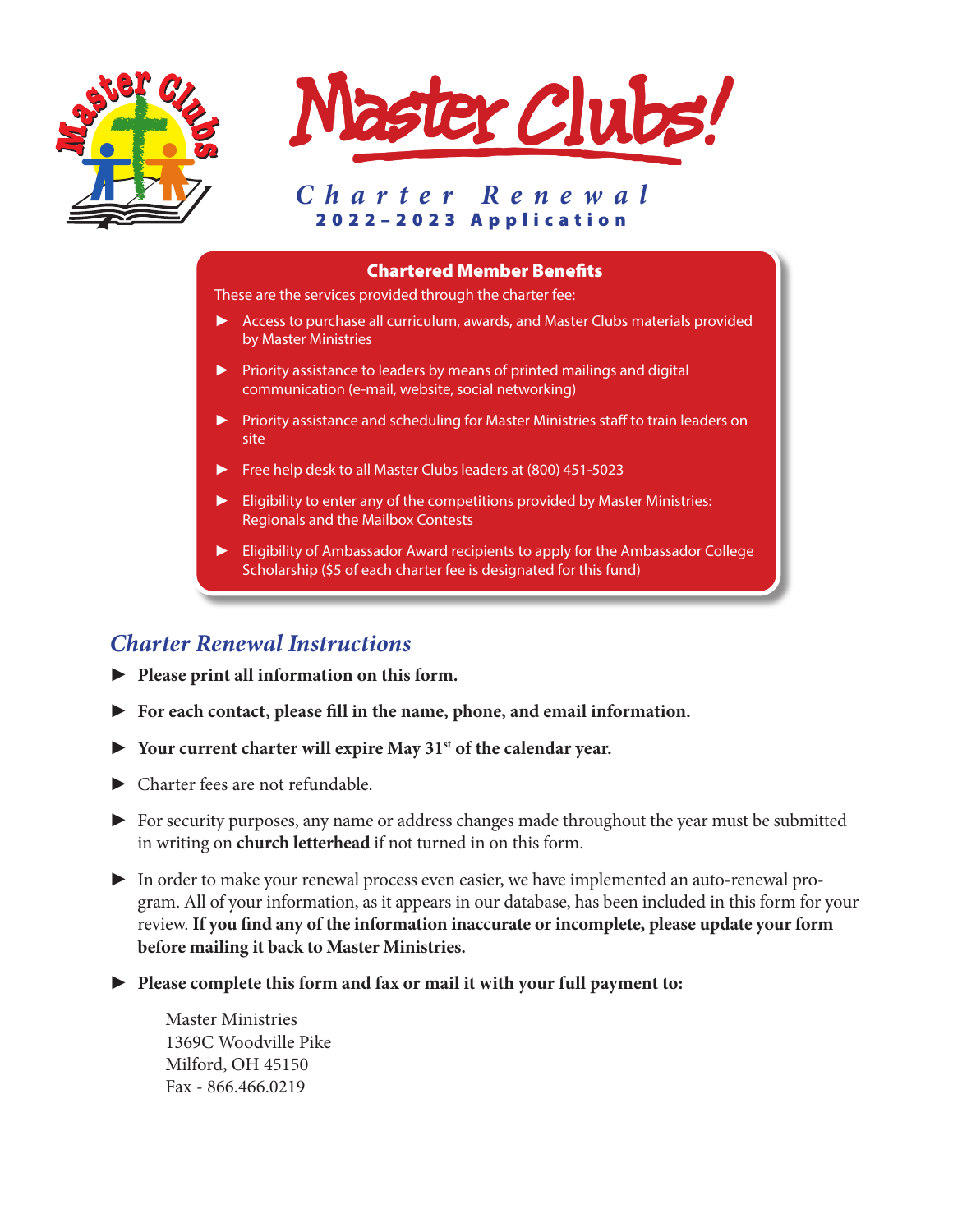# *Master Clubs Membership Information* **CHURCH INFORMATION**

| Church Name:<br>Charter Number: | In order to keep our records up to date, please update your<br>contact information as necessary. |
|---------------------------------|--------------------------------------------------------------------------------------------------|
| Member Since:                   |                                                                                                  |
| Pastor:                         | Update Pastor's Name:                                                                            |
| Address:                        | Update Address:                                                                                  |
| Phone:                          | <b>Update Phone:</b>                                                                             |
| Fax:                            | Update Fax:                                                                                      |
| Email:                          | <b>Update Email:</b>                                                                             |
| Website:                        | Update Web Address:                                                                              |
| Names of Individuals            | Update Authorization:                                                                            |
| Authorized to Place             |                                                                                                  |
| Orders & Their                  |                                                                                                  |
| Phone Numbers:                  |                                                                                                  |

#### **FOR BILLING** *Where do you want your invoices email/mailed?*

| Contact: | Update Billing Contact:        |
|----------|--------------------------------|
| Phone:   | Update Billing Phone:          |
| Fax:     | Update Billing Fax:            |
| Email:   | <b>Update Billing Email:</b>   |
| Address: | <b>Update Billing Address:</b> |

#### **FOR SHIPPING** *Where do you want your orders shipped?*

| Contact: | Update Shipping Contact: |
|----------|--------------------------|
| Phone:   | Update Shipping Phone:   |
| Email:   | Update Shipping Email:   |
| Address: | Update Shipping Address  |
|          |                          |

## **FOR LEADER INFORMATION** *Where do you want us to mail Master Clubs leader information? (Newsletters, Mailbox Contest, Regional Competition, Loving and Leading, etc.)*

| Leader's Name:       | Update Club Leader:         |
|----------------------|-----------------------------|
| Leader's Phone:      | Update Leader's Home Phone: |
| Leader's Cell Phone: | Update Leader's Cell Phone: |
| Leader's Email:      | Update Leader's Email:      |
| Leader's Address:    | Update Leader's Address:    |
|                      |                             |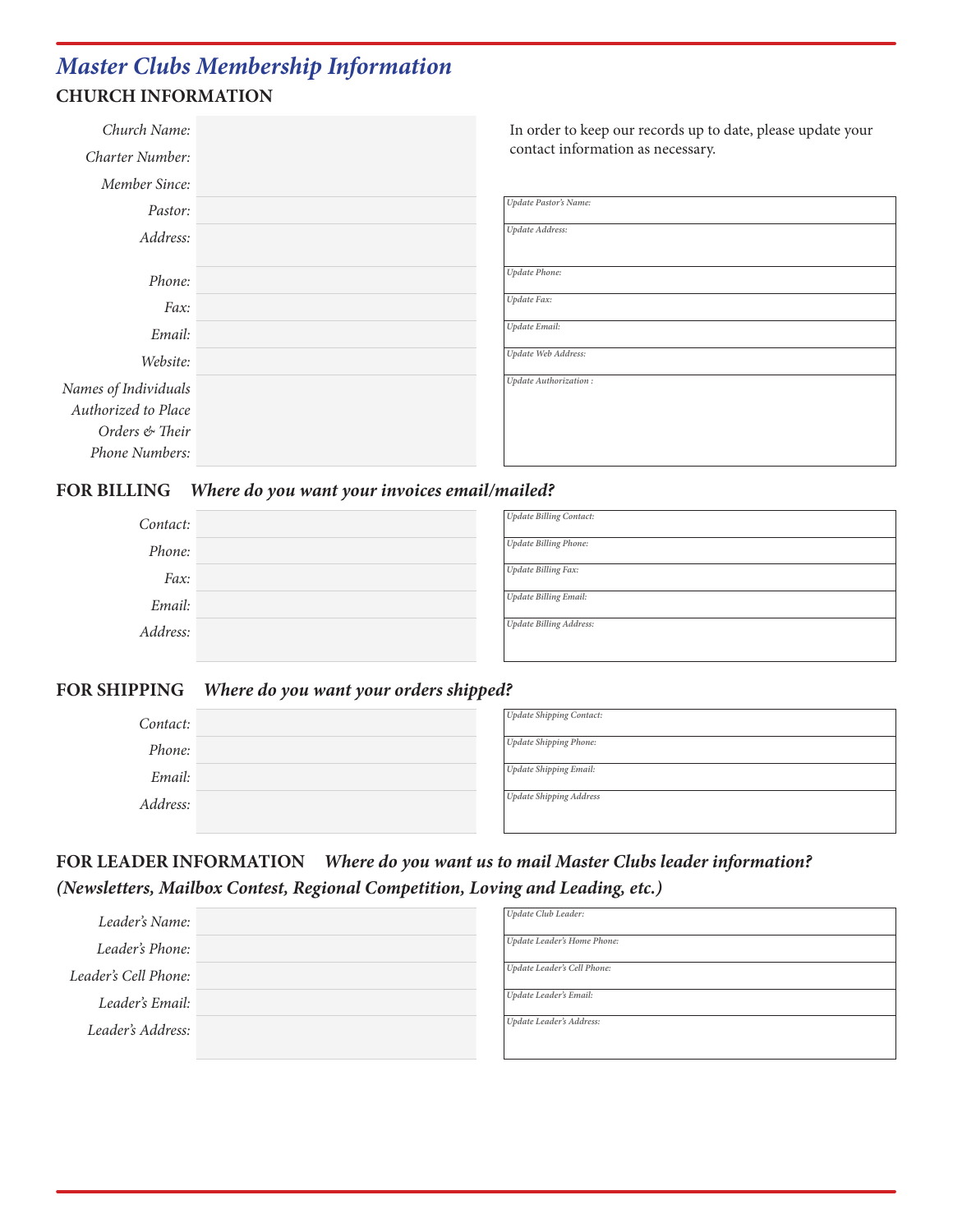## *Charter Renewal Questions*

#### **Please help us serve you better by answering the following questions:**

| 1. | How many children do you normally average in<br>each department?<br>(Please help us by providing your best guess of your Club's average<br>attendance. These numbers tremendously help us in planning and<br>forecasting for the future!) | Beginner Average: __________<br>Primary Average: ___________<br>Junior Average: ___________<br>Total Average: ___________ |
|----|-------------------------------------------------------------------------------------------------------------------------------------------------------------------------------------------------------------------------------------------|---------------------------------------------------------------------------------------------------------------------------|
| 2. | Does your Club program run year round or only<br>during the school year?                                                                                                                                                                  | $\Box$ Year Round $\Box$ School Year                                                                                      |
| 3. | What day of the week and at what time does your<br>Club start?                                                                                                                                                                            |                                                                                                                           |
| 4. | Would your church be interested in hosting a<br>Master Clubs Training session?                                                                                                                                                            | $\Box$ Yes $\Box$ No                                                                                                      |
| 5. | Would your church be interested in competing in a<br>Regionals Competition if one were offered in your<br>geographical area?                                                                                                              | $\Box$ Yes $\Box$ No                                                                                                      |
| 6. | If yes to question 5, how far would you be willing to<br>travel?                                                                                                                                                                          | miles                                                                                                                     |
| 7. | Would your church welcome prospective churches<br>to visit and view your Club?                                                                                                                                                            | $\Box$ Yes $\Box$ No                                                                                                      |
| 8. | Approximately how many children have been saved<br>through your Club program this year?                                                                                                                                                   |                                                                                                                           |
| 9. | Is your church interested in a Junior High and/or<br>Senior High Club program from Master Clubs?                                                                                                                                          | $\Box$ Yes $\Box$ No                                                                                                      |

## *All Information Is Current*

 $\Box$  Please check this box if all of your Master Clubs' contact information is complete and accurate.

## *Charter Fee*

| $\Box$ Postmarked by 4/30/22 | $$135^{00}$ |
|------------------------------|-------------|
| $\Box$ Postmarked by 5/31/22 | $$150^{00}$ |
| □ Postmarked after 5/31/22   | $$200^{00}$ |

## *Credit Card Information*

| $\Box$ MasterCard $\Box$ Visa $\Box$ Discover |  |  |  |  |  |  |  |  |  |      |  |  |  |  |  |  |  |
|-----------------------------------------------|--|--|--|--|--|--|--|--|--|------|--|--|--|--|--|--|--|
|                                               |  |  |  |  |  |  |  |  |  |      |  |  |  |  |  |  |  |
|                                               |  |  |  |  |  |  |  |  |  | CVV: |  |  |  |  |  |  |  |
| Billing Address: ____                         |  |  |  |  |  |  |  |  |  |      |  |  |  |  |  |  |  |
| Name on Card:                                 |  |  |  |  |  |  |  |  |  |      |  |  |  |  |  |  |  |
| Signature:                                    |  |  |  |  |  |  |  |  |  |      |  |  |  |  |  |  |  |

## *Charter Renewal Process*

Your charter renewal process will have been completed once we have received the following items:

- **• This charter form completed** with any updated information. If you have no updates, please check the box above and return this form.
- **• Your payment.** Please use the Charter Fee chart above to determine how much to pay. If paying by credit card, either include the information on this form or call us at (800) 451-5023 to pay by phone. To pay by check, include it when returning this form.
- **• Signed Financial Policy.** Please read and sign the financial policy. No charter will be considered renewed until this document is received.

# *Canceling Your Membership*

 $\Box$  If you choose not to renew your membership, please check this box and return to Master Ministries, so we know your intentions and do not continue to send you information.